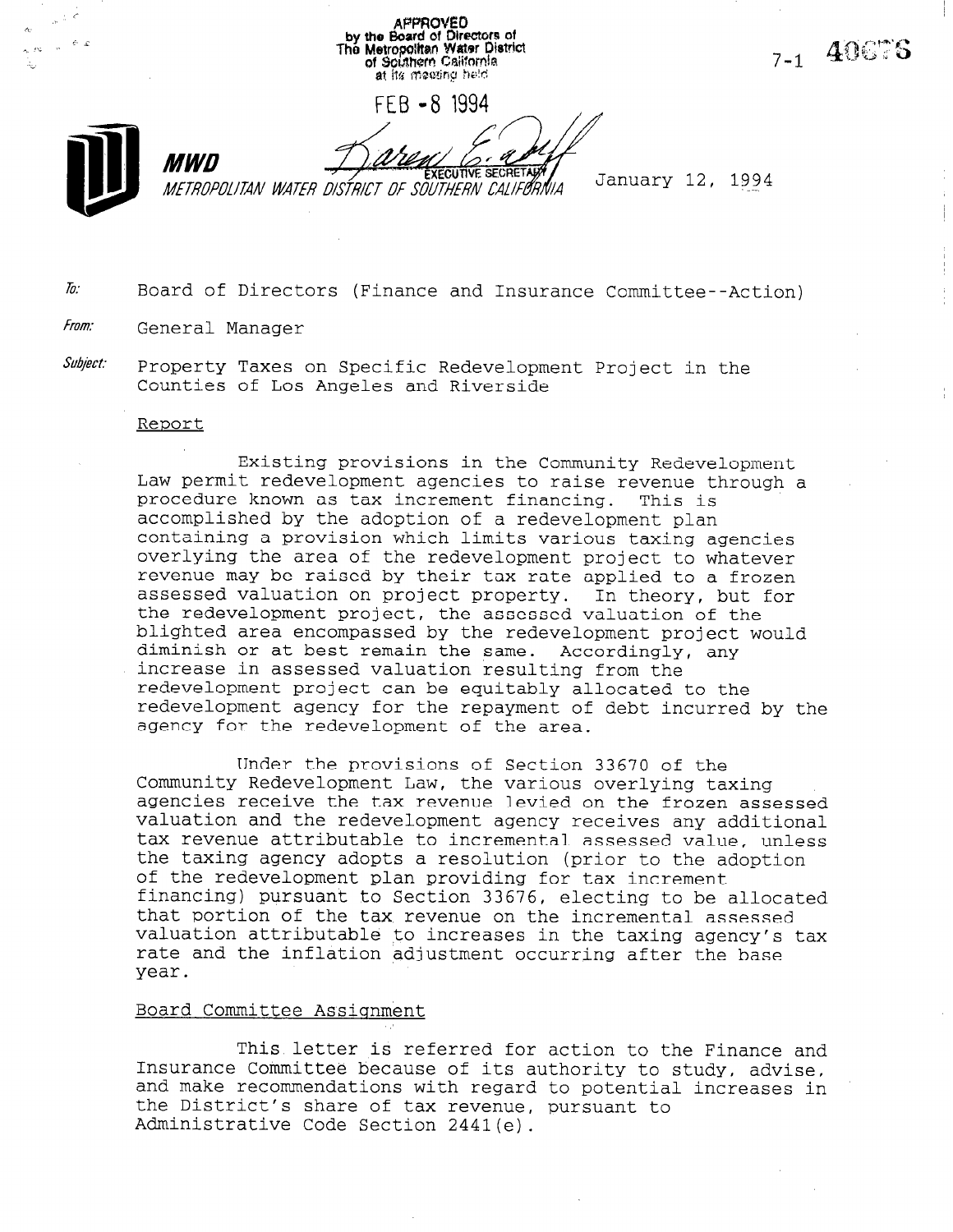Recommendation

### FINANCE AND INSURANCE COMMITTEE FOR ACTION.

It is recommended that the Board of Directors adopt the resolutions in the form attached hereto, providing in' substance that the District elects to be allocated that additional portion of revenue from taxes levied on redevelopment property which is attributable to either or both of the following: 1) any increase in the District's base year tax rate applied to incremental assessed value of project' property: and 2) that portion of the increase in assessed' valuation attributable to the annual inflation adjustment applied to the base year tax rate on the following specific redevelopment projects:

Name of Project Crenshaw Corridor Recovery and Revitalization Program City of Los Angeles

Los Angeles

County

Perris Redevelopment Project - 1994 refilis Nedevelopment floject 1994<br>City of Perris 1997 - Riversi

Wodraska

AMY

Attachments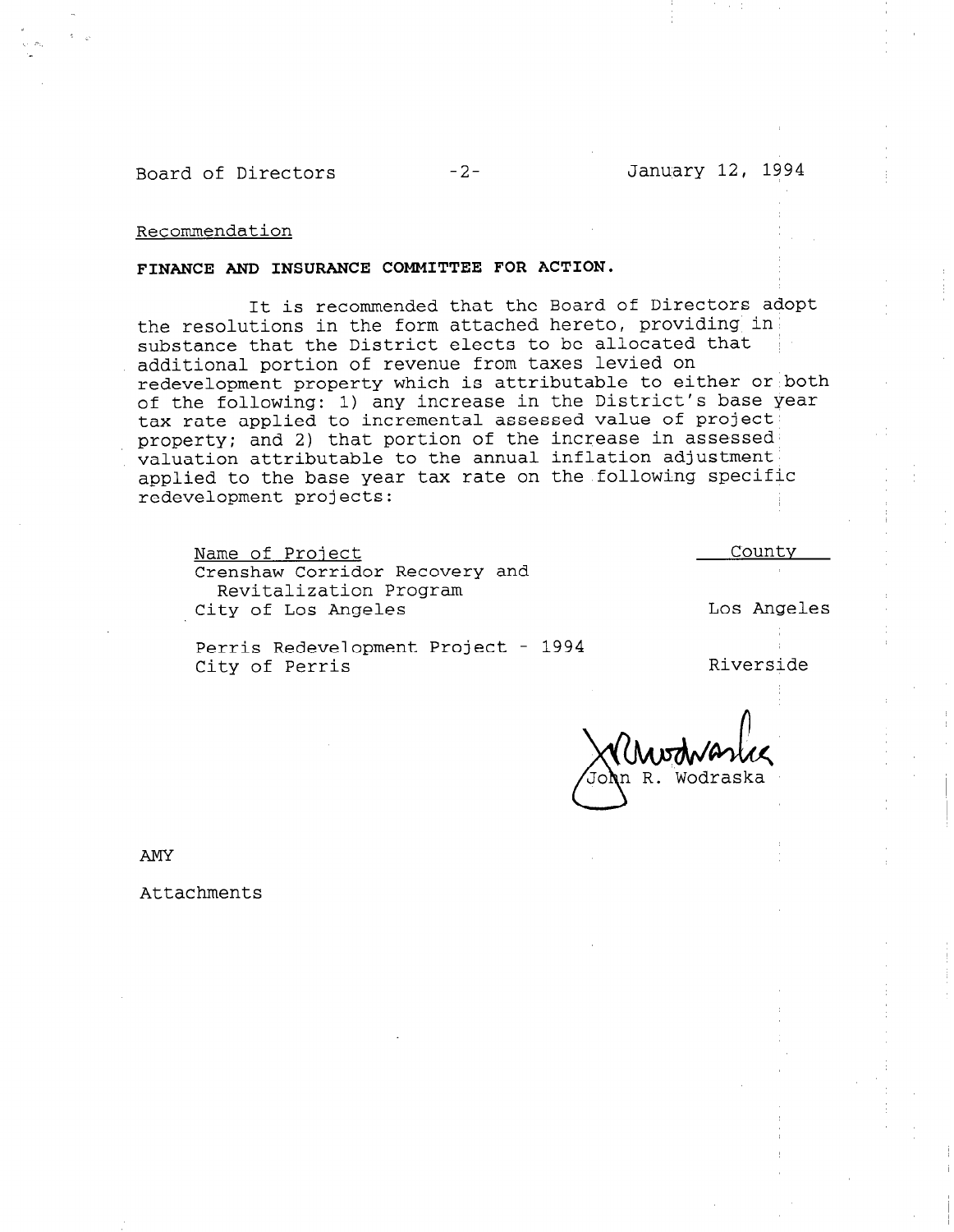## RESOLUTION 8431

RESOLUTION OF THE BOARD OF DIRECTORS OF THE METROPOLITAN WATER DISTRICT OF SOUTHERN CALIFORNIA ELECTING TO RECEIVE ALLOCATION OF TAXES PURSUANT TO PROVISIONS OF THE COMMUNITY REDEVELOPMENT LAW

WHEREAS, subdivision (a) of Section 33676 of the Community Redevelopment Law (Sections 33000 et seq., of the Health and Safety Code of the State of California), as amended, provides that any affected taxing agency, such as this District may elect to be allocated, in addition to the portion of taxes allocated to the District pursuant to subdivision (a) of Section 33670 of said Law, that portion of the tax revenues otherwise allocated to a redevelopment agency pursuant to subdivision (b) of Section 33670 attributable to 1) an increase in the District's tax rate and 2) an increase in assessed valuation of project property attributable to the annual inflation adjustment, either of which occurs after a redevelopment plan becomes effective:;

NOW, THEREFORE, BE IT RESOLVED by the Board of Directors of The Metropolitan Water District of Southern California that this District hereby elects to be allocated, in addition to the portion of taxes allocated to this District : pursuant to subdivision (a) of Section 33670 of the Community Redevelopment Law, any portion of the tax revenue otherwise allocated to the Crenshaw Corridor Recovery and Revitalization Program in the City of Los Angeles pursuant to subdivision (b) of said Section 33670 which is attributable to 1) any increase in this District's tax rate and 2) the annual inflation adjustment in the assessed valuation of project property, either of which occurs after the tax year in which the ordinance adopting the redevelopment plan for the Crenshaw Corridor Recovery and Revitalization Program in the City of Los Angeles becomes effective.

BE IT FURTHER RESOLVED that the Executive Secretary is hereby directed to file forthwith certified copies of this resolution with the governing body of the Redevelopment Agency, the Redevelopment Agency of the City of Los Angeles, the Redevelopment Agency the Redevelopment Agency of the City of Los Angeles, the Auditor-<br>Controller and the Tax Collector for the County of Los Angeles.

I HEREBY CERTIFY, that the foregoing is a full, true, and control control control control companies distribution and by the Board of a resolution and by the Board o and correct copy of a resolution adopted by the Board of Directors of The Metropolitan Water District of Southern<br>California at its meeting held February 8, 1994.

> $\Gamma$ EXECULIVE SECTETATY The Metropolitan Water District<br>of Southern California